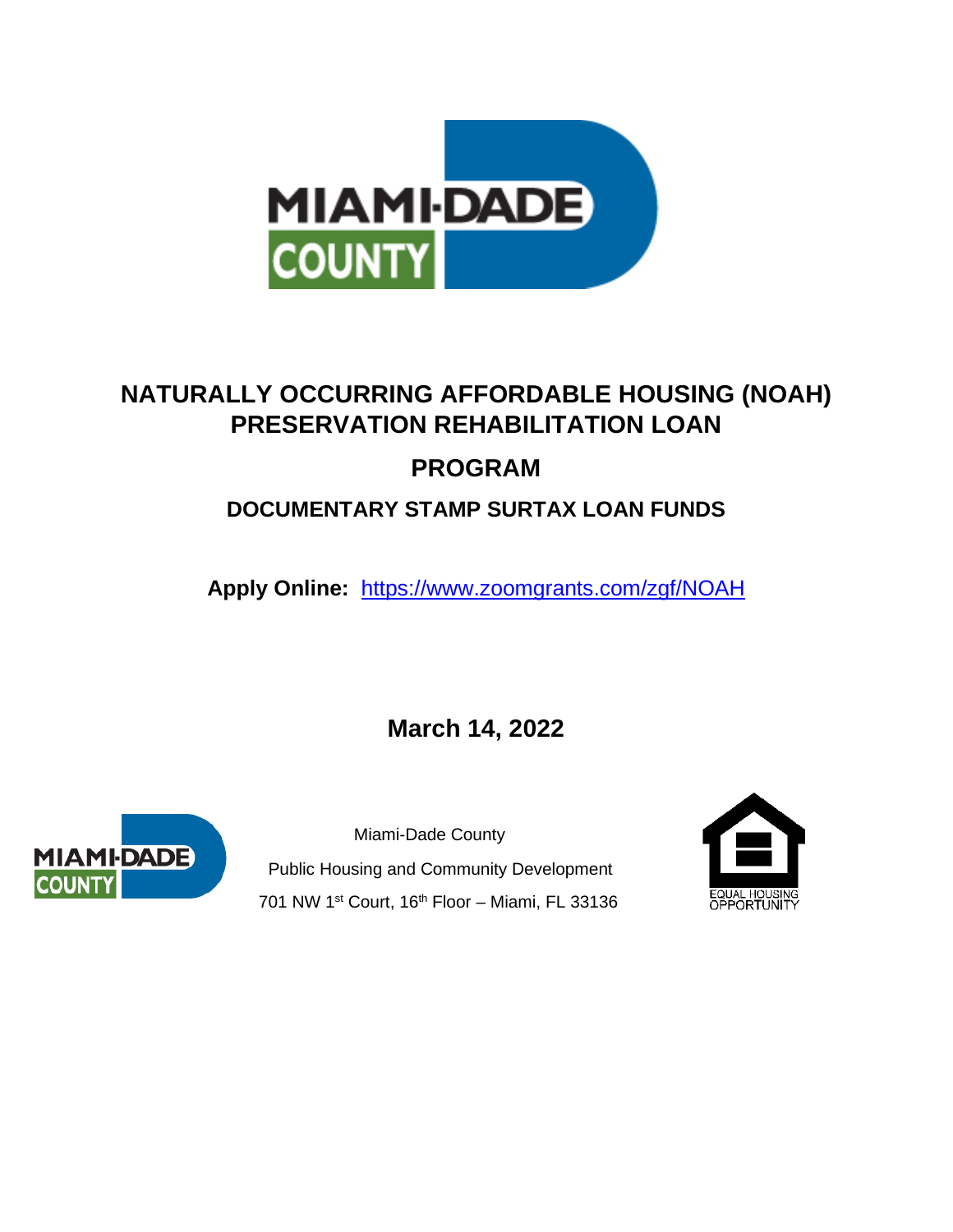**Daniella Levine Cava** *Mayor*

# **BOARD OF COUNTY COMMISSIONERS**

**José "Pepe" Diaz,***Chairperson Oliver G, Gilbert, Vice Chair*

**Senator Rene Garcia** *District 13*

**José "Pepe" Diaz** *District 12*

**Eileen Higgins**

*District 5*

**Joe A. Martinez** *District 11*

**Kionne L. McGhee** *District 9*

**Raquel A. Regalado** *District 7*

**Danielle Cohen Higgins** *District 8*

**Keon Hardemon** *District 3*

**Oliver G. Gilbert III** *District 1*

**Jean Monestime**  *District 2*

**Senator Javier D. Souto** *District 10*

**Rebeca Sosa** *District 6*

**Sally A. Heyman** *District 4*

**Harvey Ruvin** *Clerk of Courts*

**Pedro Garcia** *Property Appraiser*

**Geri Bonzon-Keenan** *County Attorney*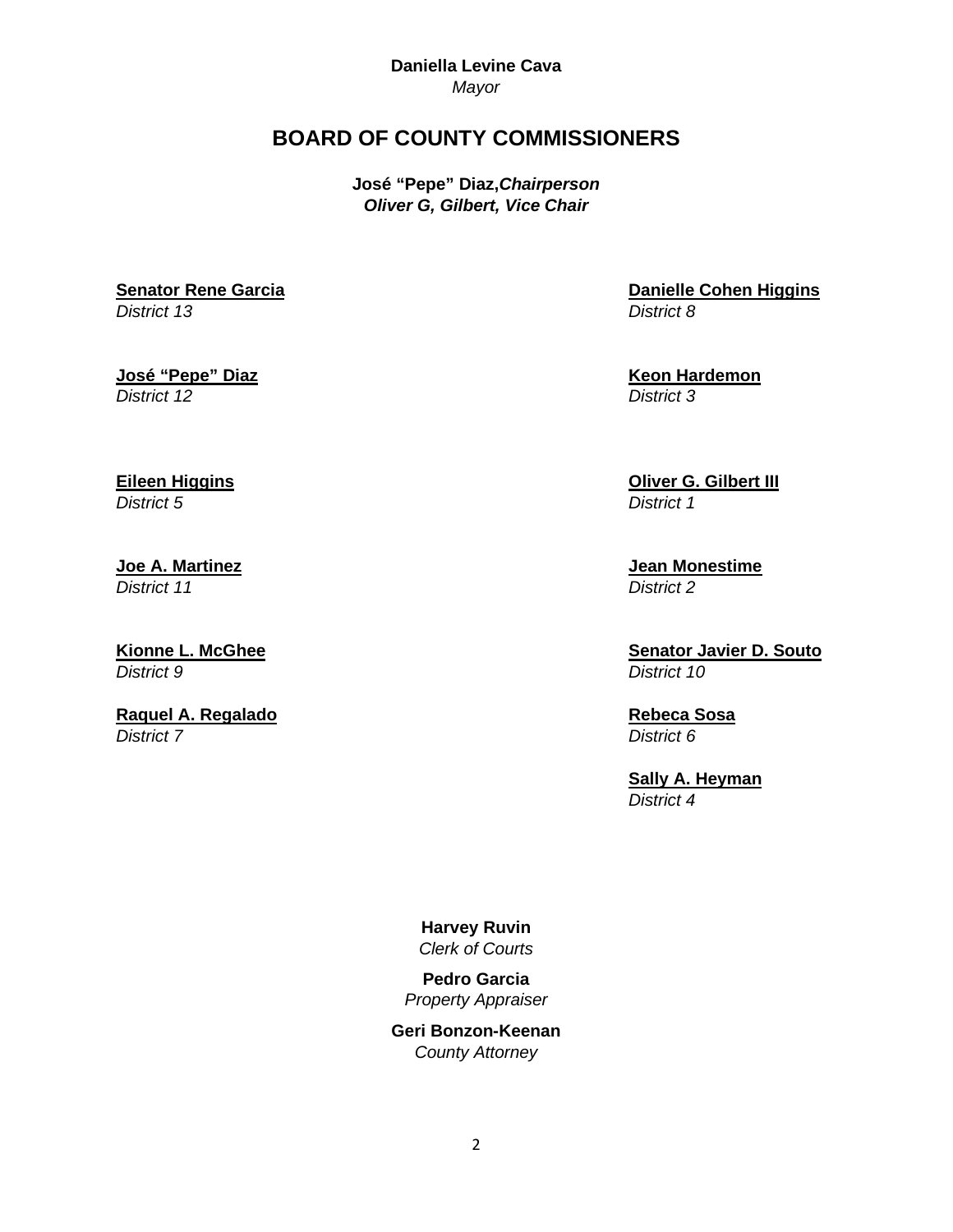## **TABLE OF CONTENTS**

| $\overline{4}$ |
|----------------|
| 4              |
| 6              |
| 8              |
| 8              |
| 9              |
| 9              |
| 10             |
| 12             |
| 13             |
| 14             |
| 15             |
| 16             |
| 19             |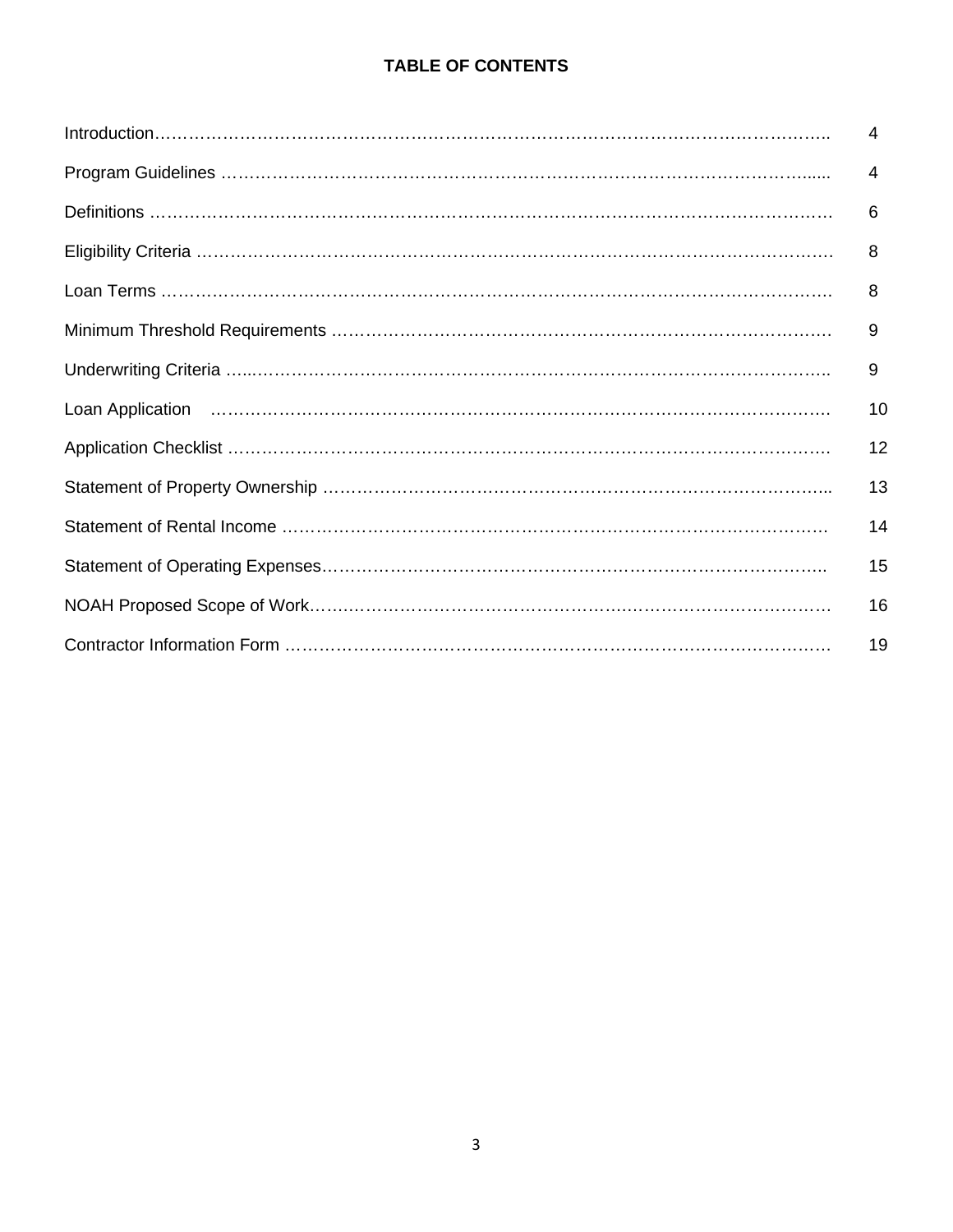#### **MIAMI-DADE COUNTY NATURALLY OCCURRING AFFORDABLE HOUSING (NOAH) PRESERVATION REHABILITATION LOAN PROGRAM**

#### **INTRODUCTION**

Naturally Occurring Affordable Housing (NOAH) refers to unsubsidized privately owned residential properties that are lower in cost because they are older and usually poorly maintained. Rents charged for NOAH multifamily units are typically lower than those charged at market-rate units due to their age, condition, outdated design and location. However, many NOAH properties are desirable for tenants because of the location within neighborhoods that are convenient to places of work, worship, transportation hubs, and because the rent is affordable. South Florida's expensive and highly competitive real estate market coupled with low wages has led to a housing affordability crisis. Miami-Dade County is incentivizing the preservation and rehabilitation of existing NOAH rental units by providing flexible rehabilitation financing to owners of existing single-family homes, duplexes or small rental housing developments.

Miami-Dade County Public Housing and Community Development (PHCD) is soliciting applications for its Naturally Occurring Affordable Housing (NOAH) Preservation Program to be funded with Documentary Stamp Surtax (Surtax) Program funds or Affordable Housing Trust Funds. The NOAH Preservation Program provides resources for moderate rehabilitation to owners of existing single-family homes, duplexes and small or midsize rental housing in Miami-Dade County for the purpose of providing moderate rehabilitation. The goal is to preserve affordability by providing Miami-Dade County's low- and moderate-income households with access to decent housing that is convenient to jobs, transportation, and essential services.

PHCD has been authorized through Ordinance number 19-121 to solicit projects for rehabilitation activities through an application process that will be reviewed and approved by PHCD staff. The applicant will complete the attached application package and submit to PHCD. The NOAH Preservation application process consists of guidelines initially approved by the BCC, detailing the required documentation. PHCD will evaluate and determine eligibility of all applications submitted.

#### **PROGRAM GUIDELINES**

The NOAH Preservation Rehabilitation Loan Program is a flexible loan at a below-market interest rate that can be tailored to meet the needs of owners and developers of 1 to 20 units of affordable housing within Miami-Dade County. Each application will be evaluated on its own merits and their ability to repay loan funds. **This application will remain open until further notice.**

A conditional loan commitment for preservation rehabilitation activities will be provided to awardees based upon the application submitted. Loans shall be secured by a mortgage or other security instrument, which will be recorded in Miami-Dade County public records.

All requests for rehabilitation loan funds will undergo an underwriting analysis conducted by PHCD staff to determine completeness of the application and financial feasibility of proposed projects.

PHCD will review the proposed scope of work for the rehabilitation activities with the applicant. If needed, PHCD will assist the applicant to prioritize rehabilitation activities that are most essential to tenant safety, security and welfare, i.e., roof, windows, doors, and functioning heating, ventilation and air conditioning (HVAC) systems.

PHCD will determine loan disbursements schedules that will be developed with the applicant, including approved loan drawdowns to fund phases of the rehabilitation project.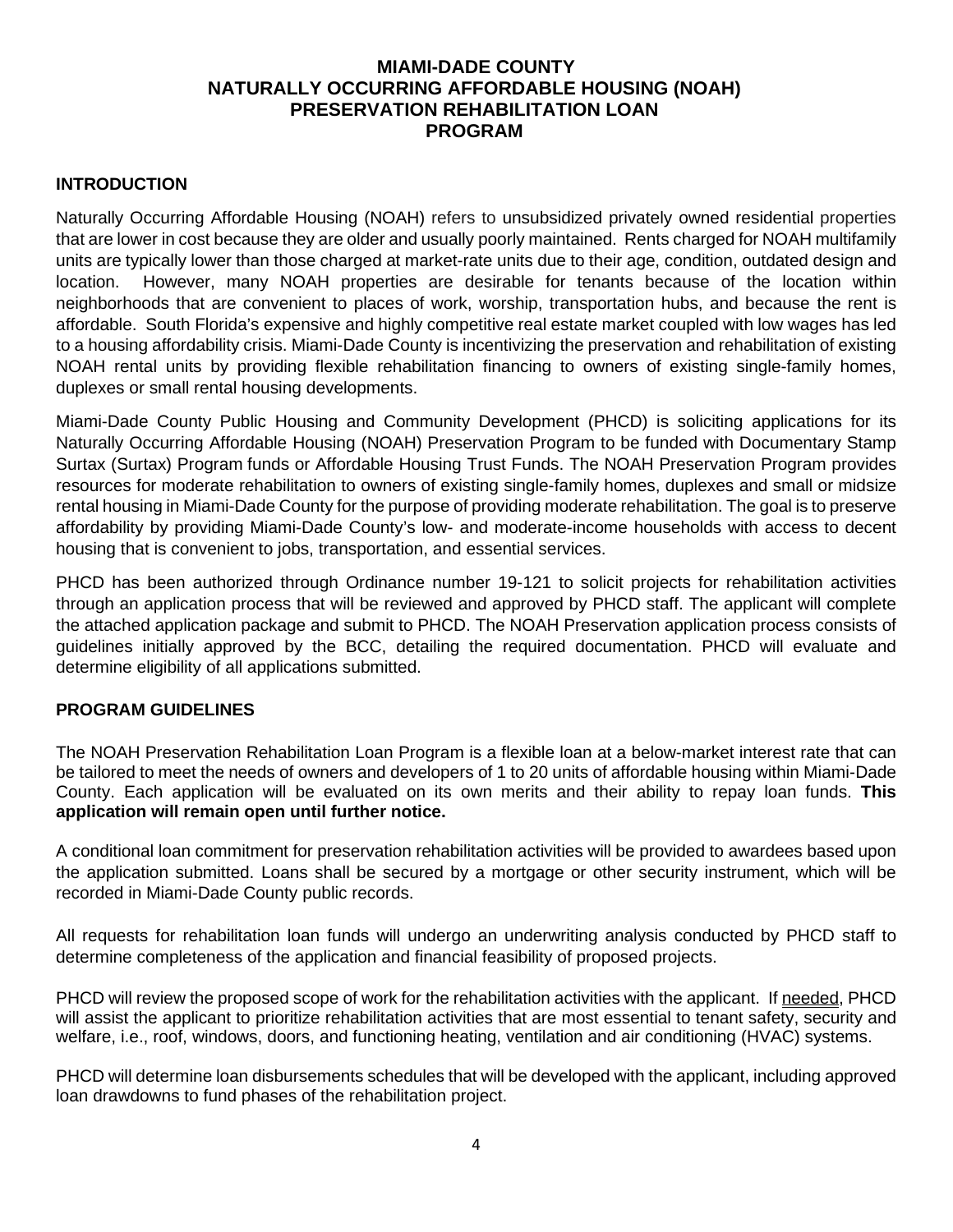All funds will be disbursed to the borrower on a reimbursement basis, based on proof of payment, releases of liens and the percentage of work completed. Funds may be disbursed directly to vendors/providers for work completed and properly invoiced. Exceptions can be made with PHCD approval and adequate proof of eligible expenses.

PHCD reserves the right to limit or exceed established number of units and/or loan amounts based on project scope and the applicant's ability to meet program objectives.

PHCD reserves the right to rescind or reduce loan funds for projects that present significant material changes, including but not limited to financing, financing terms for the rehabilitation project type, or a reduction in the number of affordable housing units after being loaned funds for the project proposed in the application.

Miami-Dade County will not fund an individual or entity or an affiliate with outstanding defaulted loans, debarment actions or any other legal encumbrances with the County, State of Florida, or Federal programs regardless of the merits of the submitted proposal. Applicants may be disqualified from consideration for funding based on poor performance or non-compliance on any other projects with PHCD.

Eligible structures must be in compliance with all applicable local, state, and federal health, fire prevention, housing codes and standards, and the Florida Building Codes; or funds must be used to bring the structure up to code.

As a condition for receiving NOAH Preservation Rehabilitation loan funds, the applicant is required to maintain a minimum affordability period for set aside rehabilitated units through means of an executed and recorded restrictive covenant agreement. The required affordability period will be based on an applicant's loan amount, beginning with a minimum of 5 years and a maximum of 20 years or more.

Applicants who fail to complete an approved rehabilitation project within the contract terms will be in default under loan documents. Timely completion for rehabilitation projects should not exceed 6-12 months.

Owners and developers must provide verification of insurance appropriate to accomplish the proposed rehabilitation activity, subject to approval by Miami-Dade County.

Owners will be required to submit an owner's certification and report occupancy data annually to Miami-Dade County PHCD. NOAH Preservation Program funded properties will be monitored and inspected periodically to ensure a safe, sanitary, and secure unit for the tenant.

Displacement and/or relocation of tenants during the rehabilitation project is strictly prohibited unless expressly authorized by PHCD in advance. Any proposed relocation of a tenant must be associated with a County approved relocation plan. Certification is required by borrower that no displacement will occur. Per Florida Statutes, Chapter 83, Part II, the landlord is obligated to provide a dwelling unit, comply with applicable building codes, and maintain the premises. It is the duty of the landlord to make arrangements with the County and any existing tenants, prior to relocating any tenant. Owners must provide signed and notarized certification that no residents will be displaced.

Owners/developers agree that the Applicant/Borrower may be funded by the County for NOAH activities. Further, the applicant borrower agrees that all events funded by this NOAH application shall recognize the County as a funding source and that the applicant/borrower shall ensure that all publicity, public relations, advertisement and signs recognize the County for the support of all contracted activities. The applicant/owner/developer is responsible for all costs for the project sign, including replacing any amended, lost, defaced or missing sign. PHCD will have the discretion to determine those NOAH funded developments that must place a sign at the project development site. The sign shall remain on the premises at least sixty (60) days after issuance of the Certificate of Occupancy (CO) or Certificate of Completion (CC).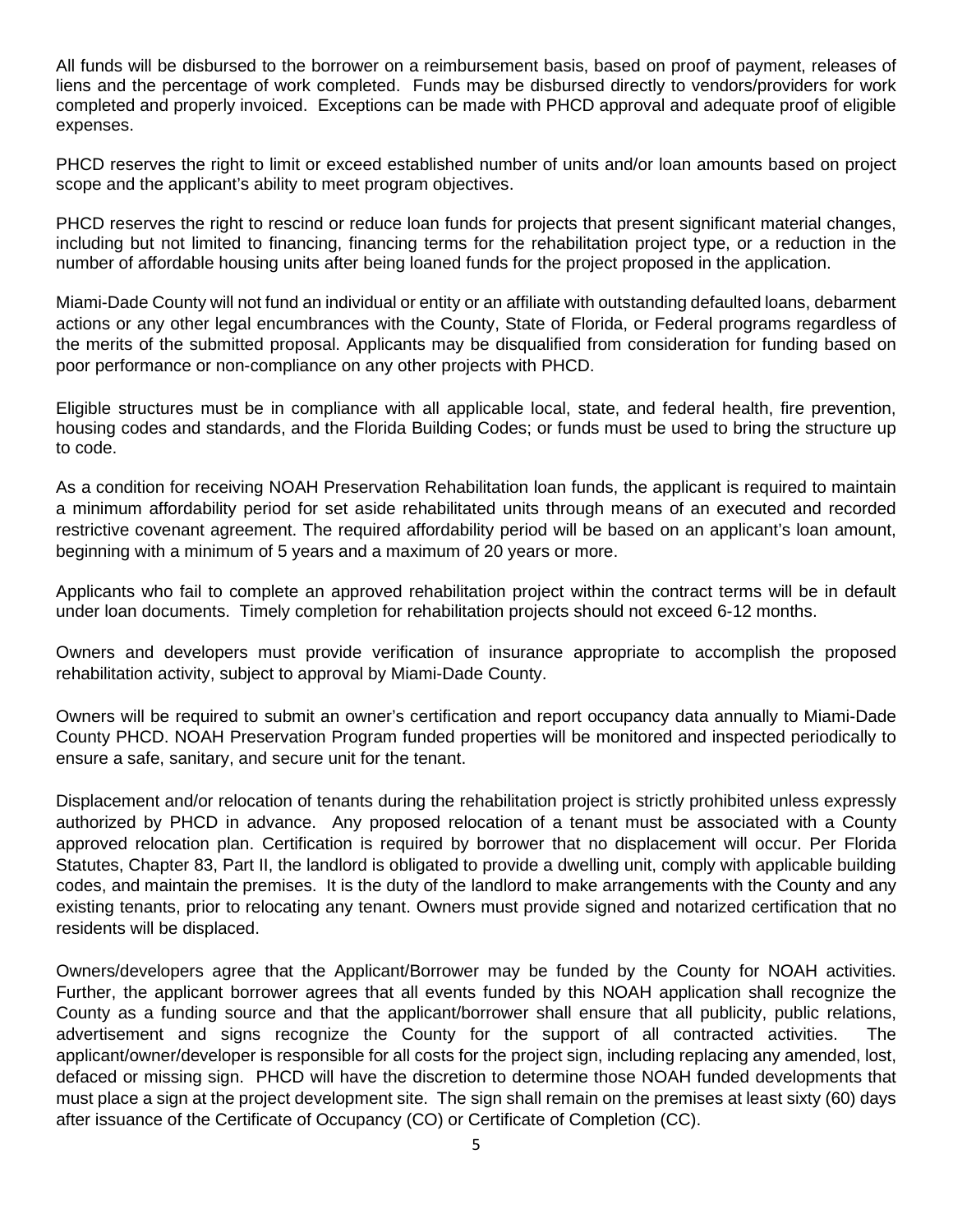**All NOAH applications must be approved by the Miami-Dade Board of County Commissioners**. The NOAH Preservation Rehabilitation Loan Program will be administered by Miami-Dade County Department of Public Housing and Community Development.

**NOAH applications must be submitted online via ZoomGrants.** Information on the program and how to apply can be found at <https://www.zoomgrants.com/zgf/NOAH>. Applications will be accepted until further notice. Inquiries about the NOAH program may be directed to [CommunityDevelopmentServices@miamidade.gov](mailto:CommunityDevelopmentServices@miamidade.gov) with copy to [jamccal@miamidade.gov](mailto:jamccal@miamidade.gov) and [IngramC@miamidade.gov.](mailto:IngramC@miamidade.gov) PHCD will respond within 3 (three) business days.

All applicants are required to have an initial meeting with PHCD staff prior to the submittal of an application.

#### **DEFINITIONS**

**Affordable Housing:** The federal Department of Housing and Urban Development (HUD) defines an "affordable dwelling" as one that a household can obtain for 30 percent or less of its income.

**Applicant:** Organization submitting a proposal for funding of a housing development project.

**Application Checklist:** Forms identifying documents required to complete this application. **Applications lacking items and/or criteria needed to meet minimum threshold will be deemed non-responsive and will not be scored.** 

**Board of County Commission (BCC):** The governing body for Miami-Dade County. NOAH applications must be approved by the BCC.

**C Corporation:** A C Corporation, under United States federal income tax law, refers to any corporation that is taxed separately from its owners. C Corporations are distinguished from S Corporations where the profits are passed on to the shareholders, and are taxed based on personal returns.

**Credit Underwriting (CU):** An analytical process that determines the amount of financing necessary for completion of the construction and development of a project under the direction and oversight of PHCD. While the general intent of credit underwriting is to determine the developer's ability to repay debt, the intent of the subsidy layering review is to determine the appropriate amount of financing and the reasonableness of cost allocations. Credit underwriting is also for the purpose of determining the terms of financing and determining whether the project is financially feasible. The terms set forth in the underwriting shall be controlling.

**Developer:** Any individual, association, corporation, joint venture or partnership which possesses the requisite skill, experience, and credit worthiness to successfully produce affordable housing as required in the application.

**General Contractor (GC):** A person or entity duly licensed in the state of Florida with the requisite skills, experience and credit worthiness to successfully provide the units required in the Application.

**Income Levels:** An individual or family's economic means based on Area Median Income (AMI) standards.

- Low Income is 80% of AMI or lower
- Very Low Income is 50% of AMI or lower
- Extremely Low Income is 30% of AMI or lower

**Limited Liability Company (LLC):** An LLC is a business structure allowed by state statute. Similar to a corporation, it offers limited personal liability. LLCs are not required to hold regular stockholder or management meetings, and there are no requirements to comply with other corporate formalities. An LLC business structure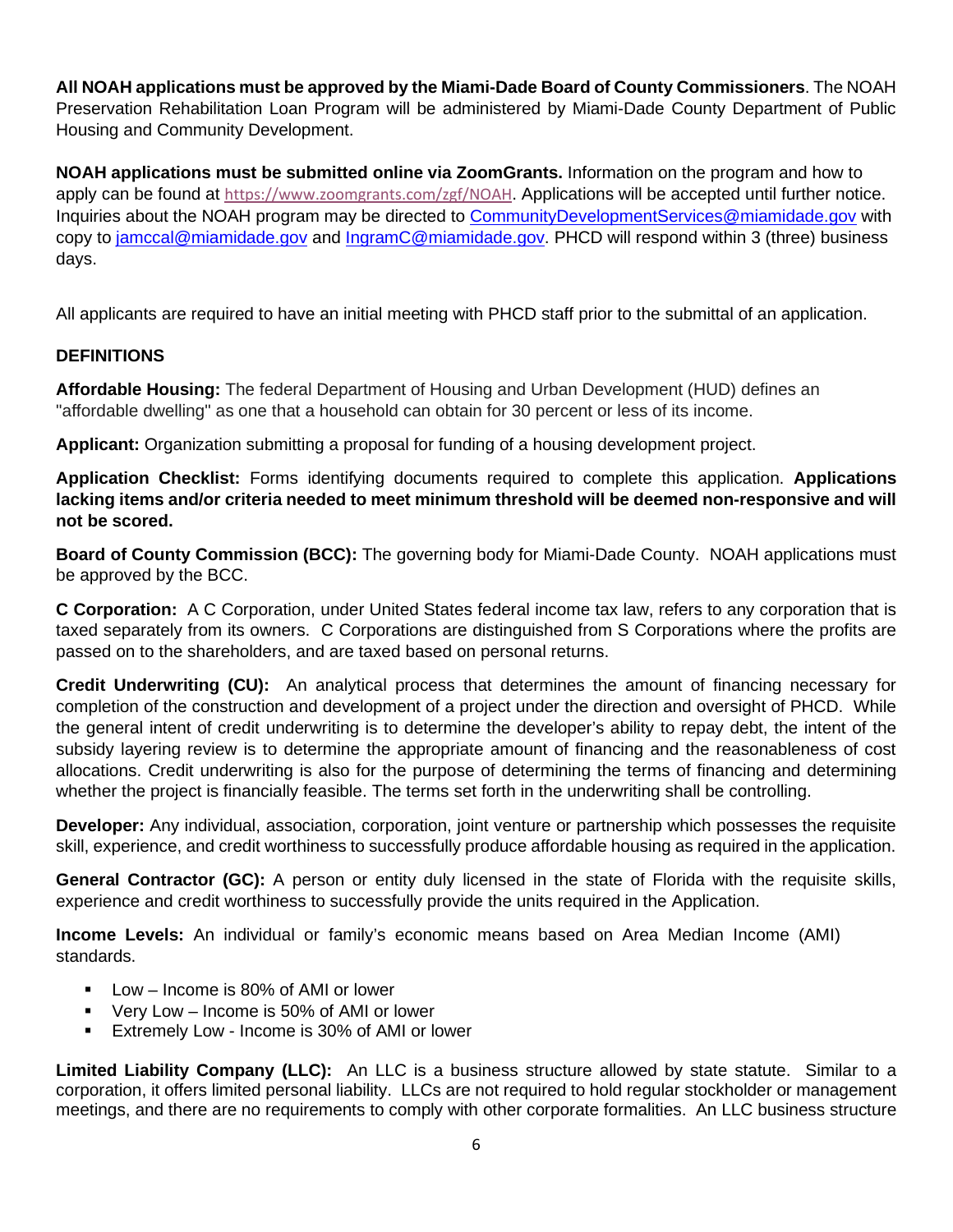allows flexibility in operation and management and passing through its income to its members with no tax at the entity level.

**Minimum Threshold Requirements:** Application requirements that must be satisfied for the application to be considered for funding. All documentation included on the application checklist are required. The applicant must have firm commitments for all project funding. **Applications lacking any items and/or criteria needed to meet minimum threshold will not be considered for funding.** 

**Naturally Occurring Affordable Housing (NOAH):** NOAH properties refer to unsubsidized privately owned residential properties that are lower in cost because they are older and usually poorly maintained. Rents charged for NOAH multifamily units are typically lower than those charged at market-rate units due to their age, condition, outdated design and location. However, many NOAH properties are desirable for tenants because of the location within neighborhoods that are convenient to places of work, worship, and transportation hubs, and because the rent is affordable.

**NOAH Set-Aside Unit**: Those units designated within the subject project that are reserved for renters that qualify for NOAH at 80% AMI or below. Example 1: In a 1-4 unit rehabilitation, a minimum of 1 unit must be designated as a NOAH set-aside unit. Example 2: In a 20-unit rehabilitation, a minimum of 5 units must be designated as NOAH set-aside units. Existing tenants in NOAH set-aside units are not to be displaced.

**Non-Recourse:** No personal liability. PHCD may take the property as collateral to satisfy a debt, but have no recourse to other assets of the borrower. A Non-Recourse Loan is a loan for which the sole source of satisfaction for default thereon is the real property that was given as collateral.

**Reconstruction:** the rebuilding of a structure on the same site in substantially the same manner. Reconstruction is a form of rehabilitation.

**Recourse:** The ability of PHCD to claim money from a borrower in default, in addition to the property pledged as collateral.

**Rehabilitation:** The alteration, improvement or modification of an existing structure where less than 50 percent of the proposed construction work consists of New Construction. This includes but may not be limited to the installations of improvements to upgrade substandard electrical, plumbing, roofing, siding, insulation, weatherization, heating systems, hot water heaters, and dry rot repairs.

**S Corporation:** Corporations that elect to pass corporate income, losses, deductions and credits through to their shareholders for federal tax purposes. Shareholders of S Corporations report the flow-through of income and losses on their personal tax returns and are assessed tax at their individual income tax rates.

**Site Control:** Applicants must demonstrate site control (e.g., recorded title, executed lease agreement, firm purchase contract, Option-to-Purchase, or Local Government Resolution) for the site proposed for funding.

**Small Development:** A multi-family development that consists of 20 units or less and includes affordable housing.

**Utility Allowance:** The portion of housing expenses for utilities paid directly by tenant. Affordable rents assume payment of all utilities not including phone, internet or satellite service. The gross rent is reduced by the utilities that are paid by the tenant. Utility allowance means the average amount of separately metered utility costs.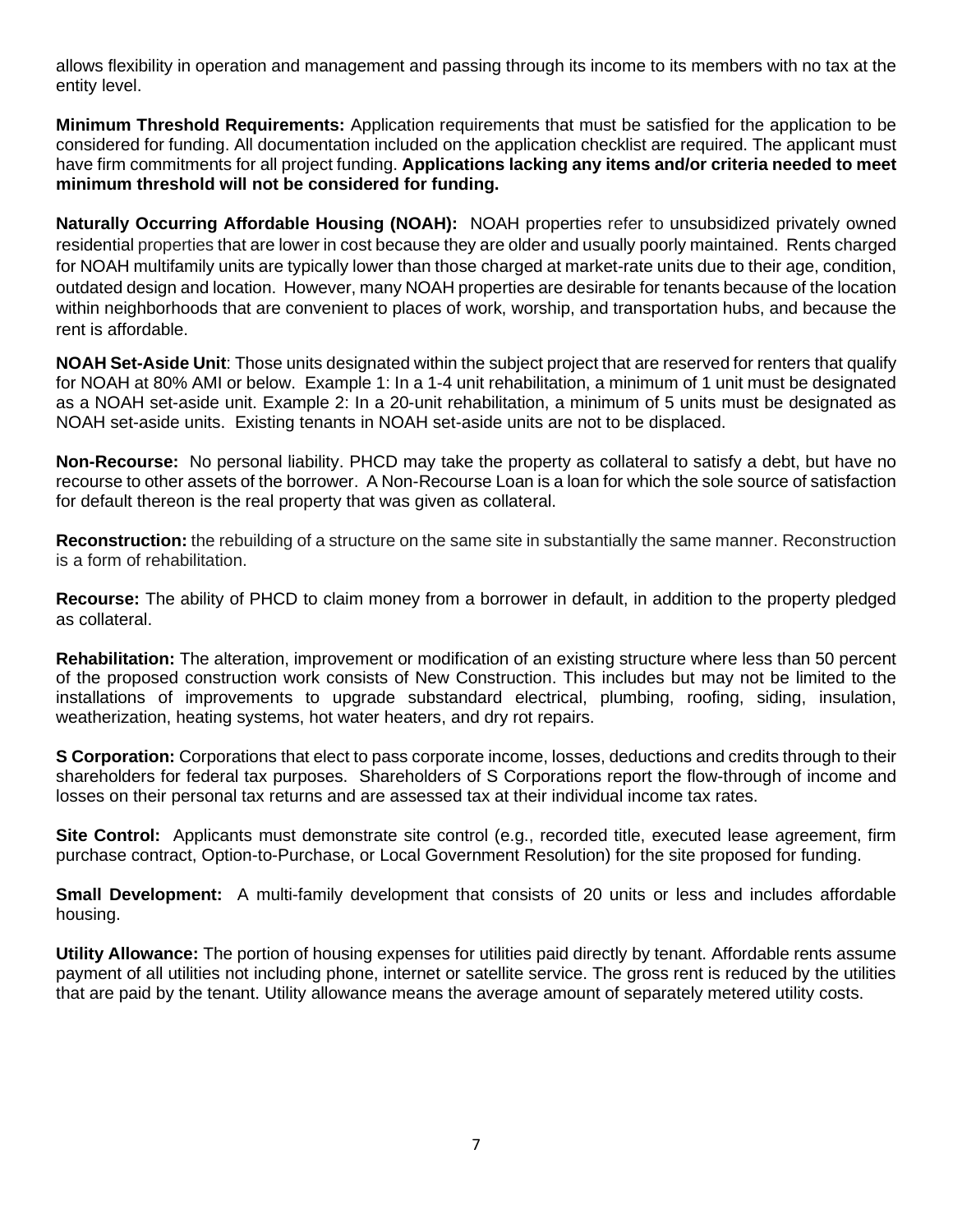#### **NOAH PRESERVATION REHABILITATION LOAN PROGRAM**

#### **ELIGIBILITY CRITERIA**

#### Owner/Applicant/Borrower

- Individual owners, Developers, Non-profits
- Individuals, sole proprietorships, and legal entities:
- Limited partnerships and corporations
- All existing debt on the property proposed for rehabilitation/preservation must be disclosed

#### Eligible Properties

- Affordable housing rental unit(s)
- Affordable Single-family home, townhome or duplex
- Affordable Small residential rental housing complex (1-20 units)\*
- PHCD reserves the right to limit or exceed established unit limits based on project scope and the applicant's ability to meet program objectives.

#### Eligible Improvements

- Permanent general improvements to a residential structure
- Renovations or repairs that preserve or improve the basic livability, safety or utility of the roof, windows, doors, HVAC and mechanical systems, energy and water saving improvements of an existing structure

#### Income and Rent Limits

- Income limits are up to 80% of the Area Median Income for a family of four in Miami-Dade County
- Rents for NOAH set-aside units must not exceed the annually published Florida Housing Finance Corporation rent limits for SHIP and HHRP at: [https://www.floridahousing.org/docs/default-source/developers-and-property](https://www.floridahousing.org/docs/default-source/developers-and-property-managers/compliance/limits/ship-and-hhrp---2021-combined-income-and-rent-limits-(eff-4-1-2021).pdf?sfvrsn=5b85f87b_2)[managers/compliance/limits/ship-and-hhrp---2021-combined-income-and-rent-limits-\(eff-4-1-2021\).pdf](https://www.floridahousing.org/docs/default-source/developers-and-property-managers/compliance/limits/ship-and-hhrp---2021-combined-income-and-rent-limits-(eff-4-1-2021).pdf?sfvrsn=5b85f87b_2)  [\(floridahousing.org\)](https://www.floridahousing.org/docs/default-source/developers-and-property-managers/compliance/limits/ship-and-hhrp---2021-combined-income-and-rent-limits-(eff-4-1-2021).pdf?sfvrsn=5b85f87b_2)
- A minimum of one unit must be designated as NOAH set aside
- Purpose: Rehabilitate/Preserve Minimum 1 unit; up to a Maximum of 20 affordable housing units
- Loan Amount: Loan amounts can range from \$5,000 \$15,000 per unit\*
- Interest rate: Minimum 0% interest; Maximum 3.0% interest ; interest deferred during rehabilitation period
- Length: Minimum of 5 years Maximum of 50 years; loan principal and interest is deferred until the completion of the rehabilitation activity (certificate of occupancy is issued), or until 12 months elapse after loan closing
- Affordability Period: Minimum of 5 years; Maximum of 20 years or more

| <br>$\cdot$<br>Period<br>Affordability ' | vears                                  | vears<br>◡                           | vears<br>. ب                                 | oc<br>more<br>or<br>vears<br>∠∪       |
|------------------------------------------|----------------------------------------|--------------------------------------|----------------------------------------------|---------------------------------------|
| Loan Amounts<br>. per<br>unit            | ¢Γ<br>000<br>\$5,000<br>$\sim$<br>י מ⊾ | .000<br>\$7.00 <sup>4</sup><br>יו ה. | $\sim$<br>.00C<br>\$10.001<br>$\Delta$<br>٠D | \$14<br>:001<br>or greater<br>$\cdot$ |

- Amortization begins at the completion of the rehabilitation activity (certificate of occupancy is issued)
- Conditions: Annual or Monthly loan installments. No pre-payment penalties will apply. Loans are not transferable to other projects owned by an applicant. No loan forgiveness.
- Negotiation: PHCD reserves the right to negotiate loan terms with the applicant to allow flexibility, while accomplishing the program's purpose of preserving Naturally Occurring Affordable Housing units.
- These loans are non-recourse if property is unencumbered by any other debt. If prior liens exist on the property then personal recourse may be required.